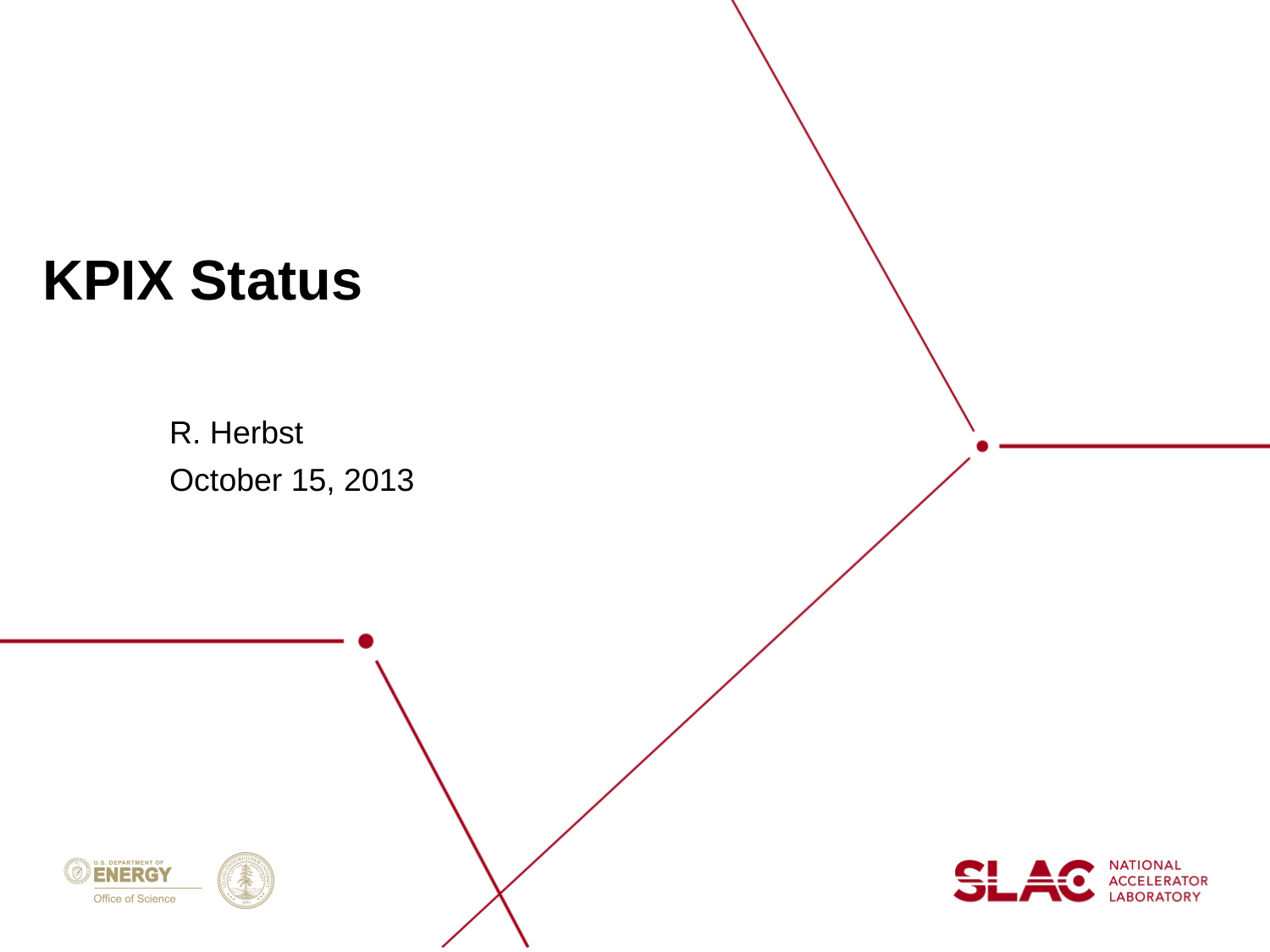## **KPIX Status**

- Bump-bonded 12 KPIX-A versions to Si pixel sensors for ECAL
- Bonded to cables
- Nine assembled in stack
- Used in test-beam
- Recorded lots of data
	- In general noise, linearity, etc good, but there are some performance issues to be addressed
		- Will show a couple of plots
- After that some performance issues (mainly crosstalk) will be discussed with possible solutions
- Followed by a list of requested design modifications (e.g. addressing during calibration, trigger threshold resolution)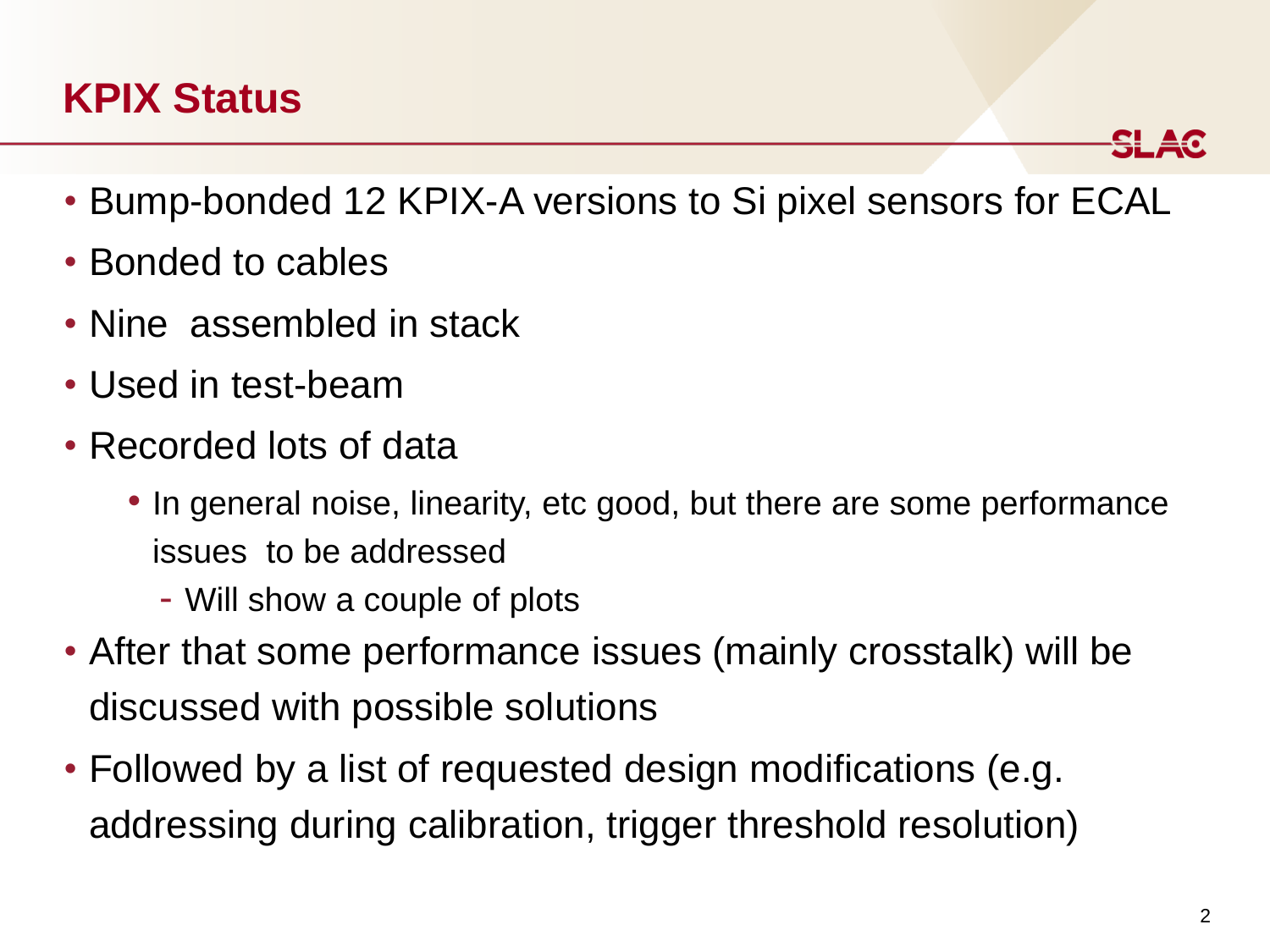## **DAQ & Analysis**

- Standalone DAQ exists for unit and beam tests
	- Current version supports 32-KPIX devices per FPGA
	- Both hardware and software is stable
	- GUI based
	- Python scripting support
	- XML configuration files with configuration stored with run data
	- Capable of receiving SLAC EVG fiber optic timing
- Offline and online analysis packages exists for data analysis
	- Both JAS and root support libraries exist
	- Libraries support both online and offline data sources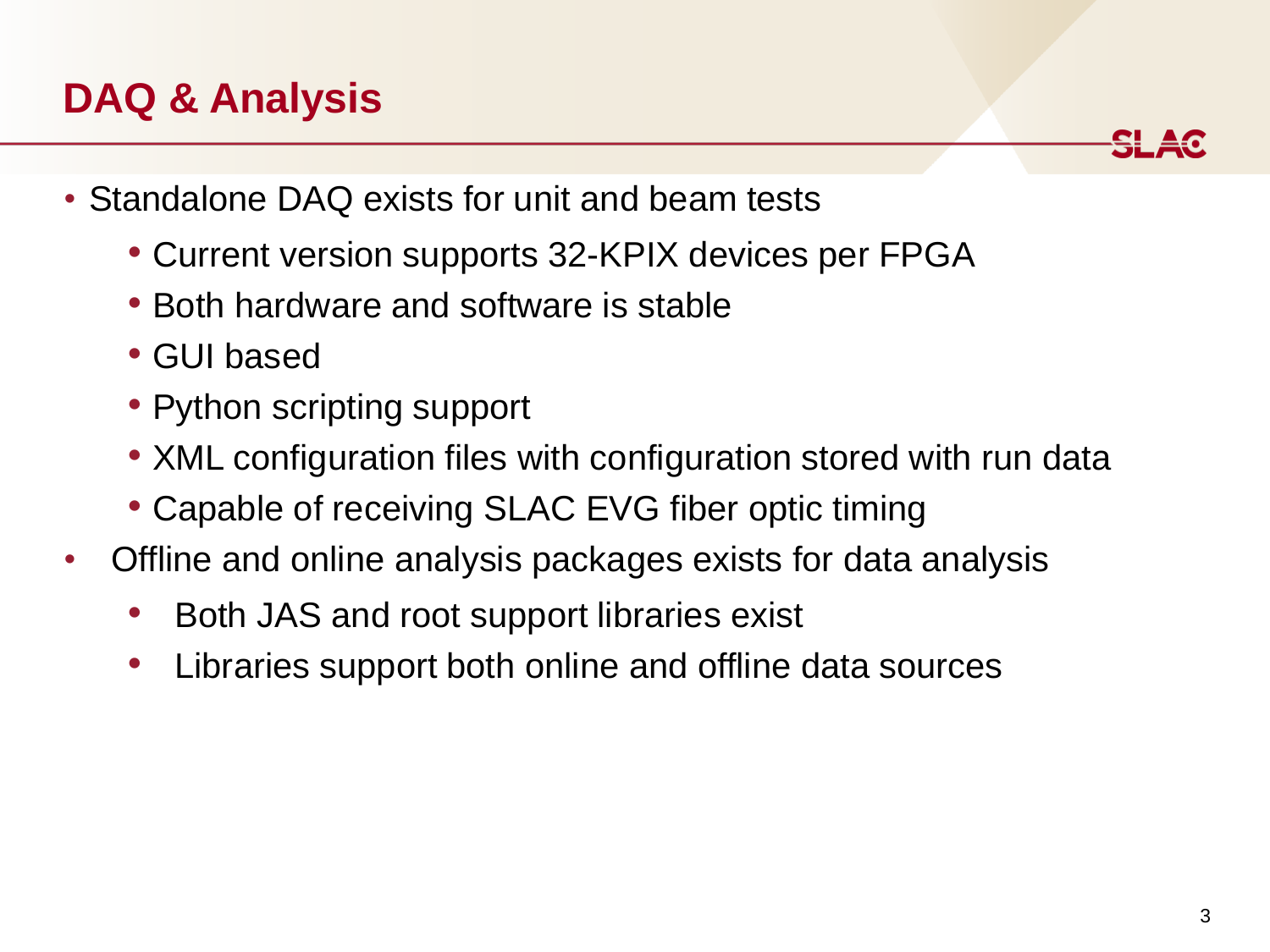#### **First some results**

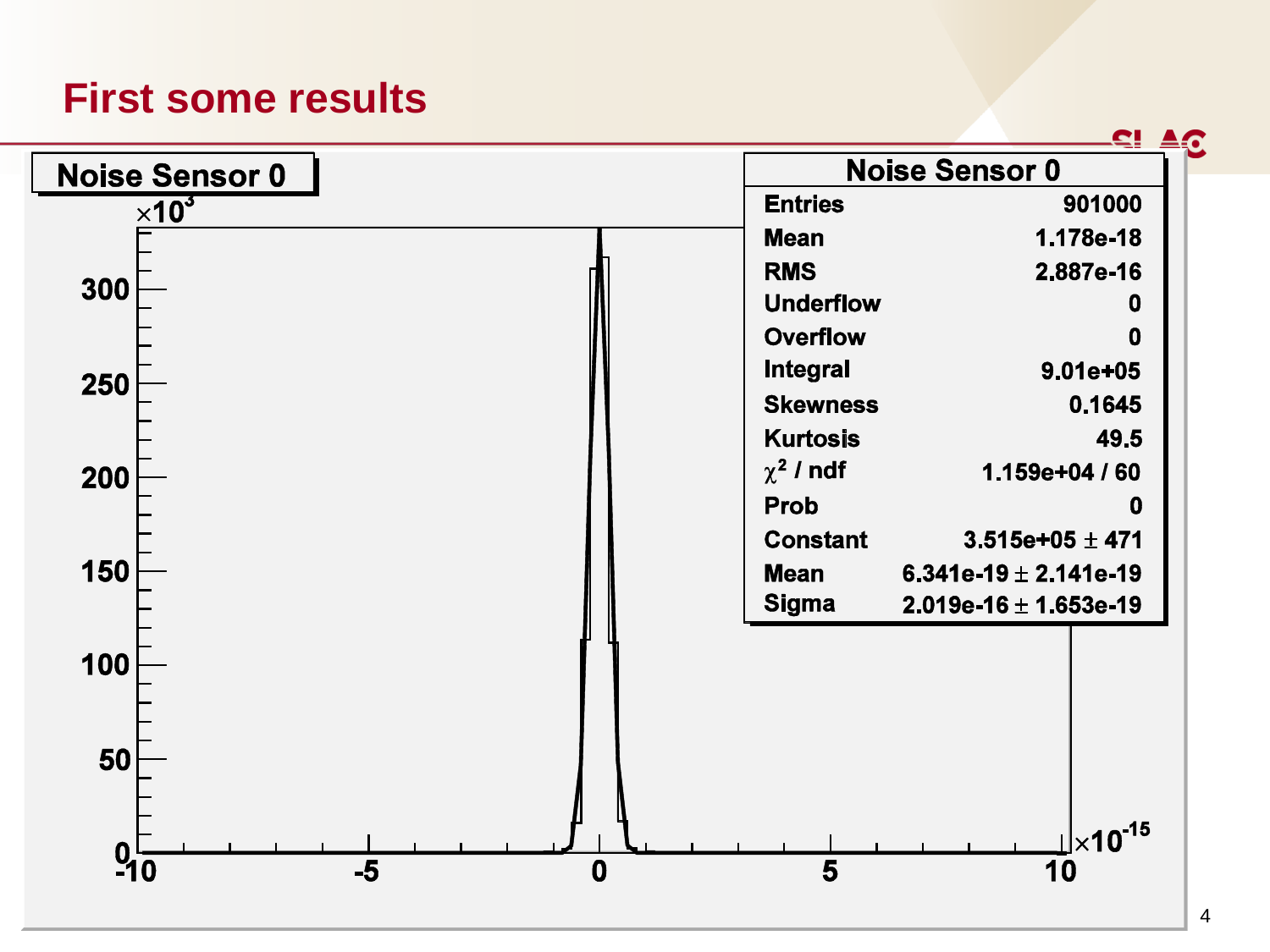#### **Normal Gain Calibration**

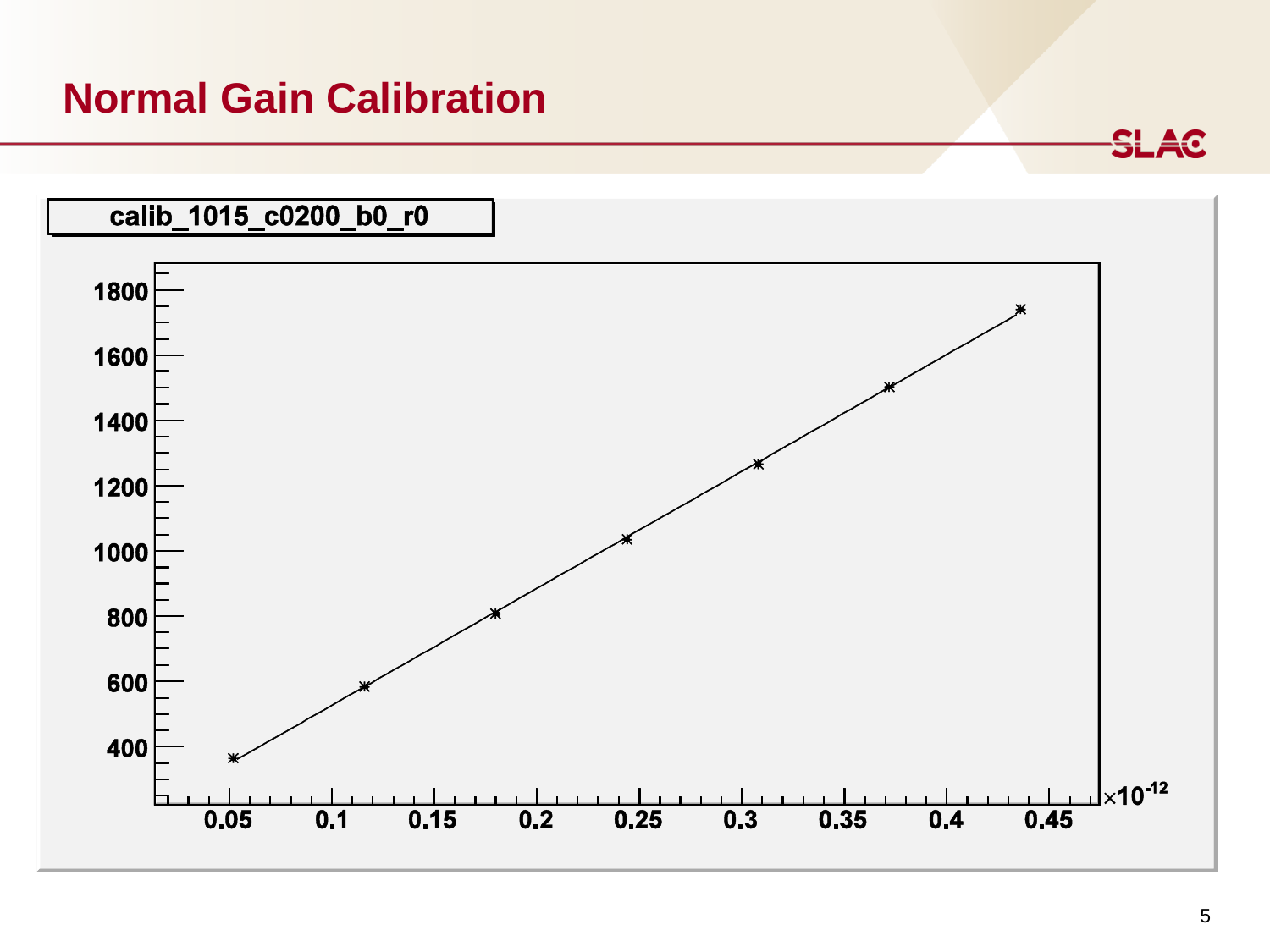#### **Low Gain Calibration**

**SLAC** 

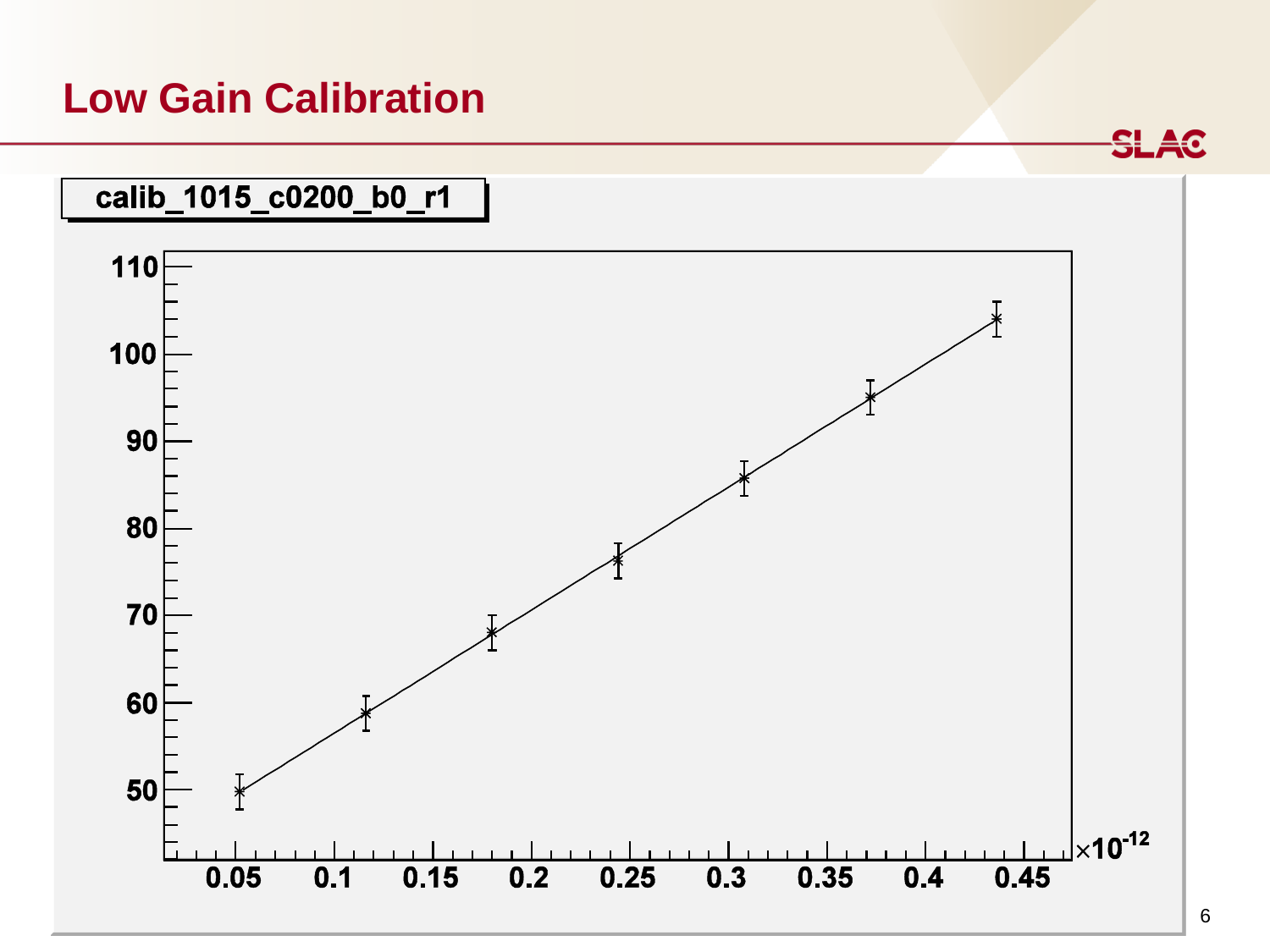## **Range Switch**

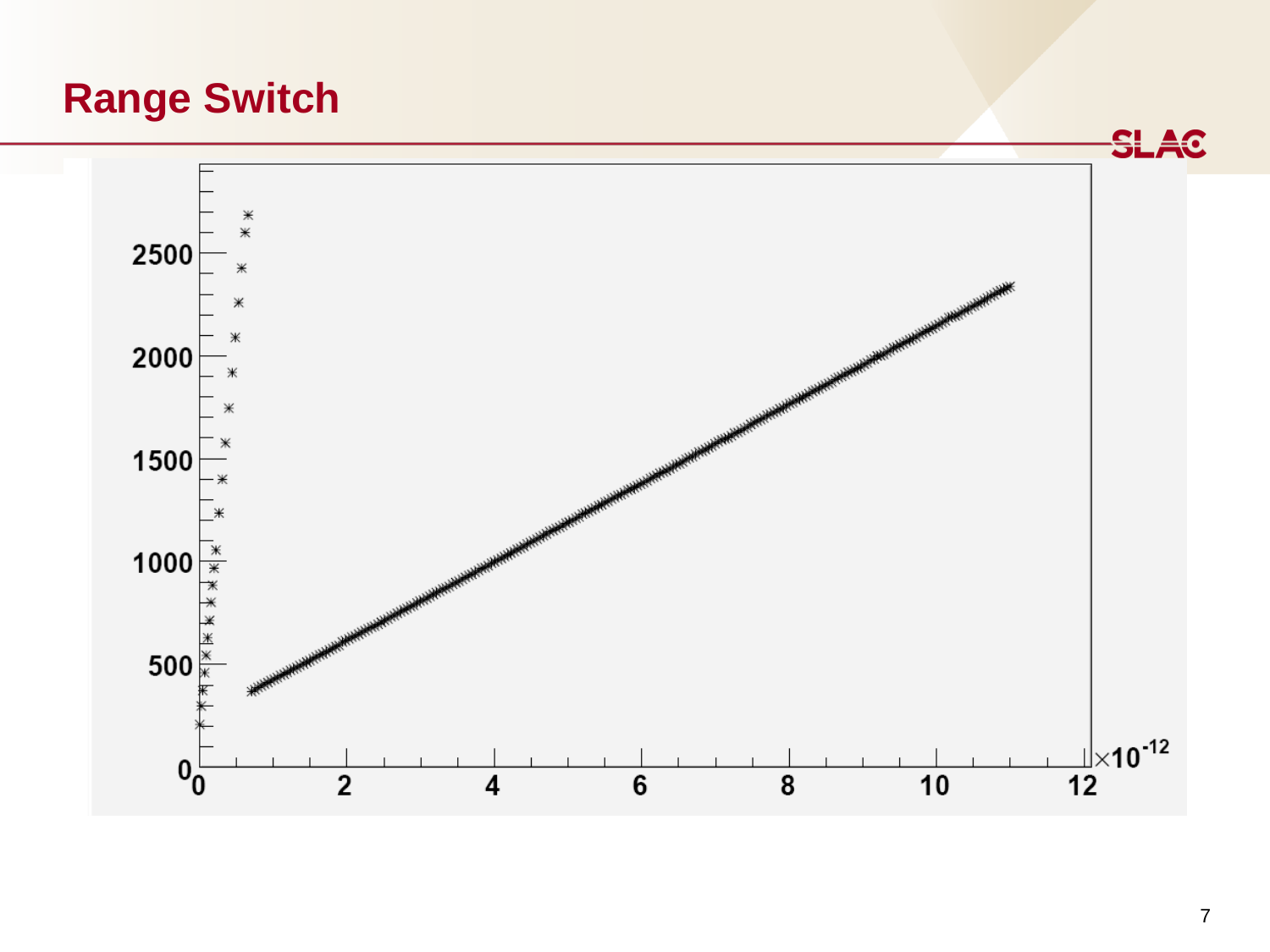#### **Performance issues to be addressed: Cross-talk**

- There are two types of crosstalk to other channels
	- In-time (at the same time as the channel receiving the signal)
	- Out-of-time (at the time when the reset on the primary channel occurs)
- Especially an issue for large events when many channels are hit, leads to "monster" events where most channels on KPIX are triggered
- There may be two types of out-of-time cross talk depending on the amount of charge collected on the detector and the number of channels involved.

<del>SLA</del>C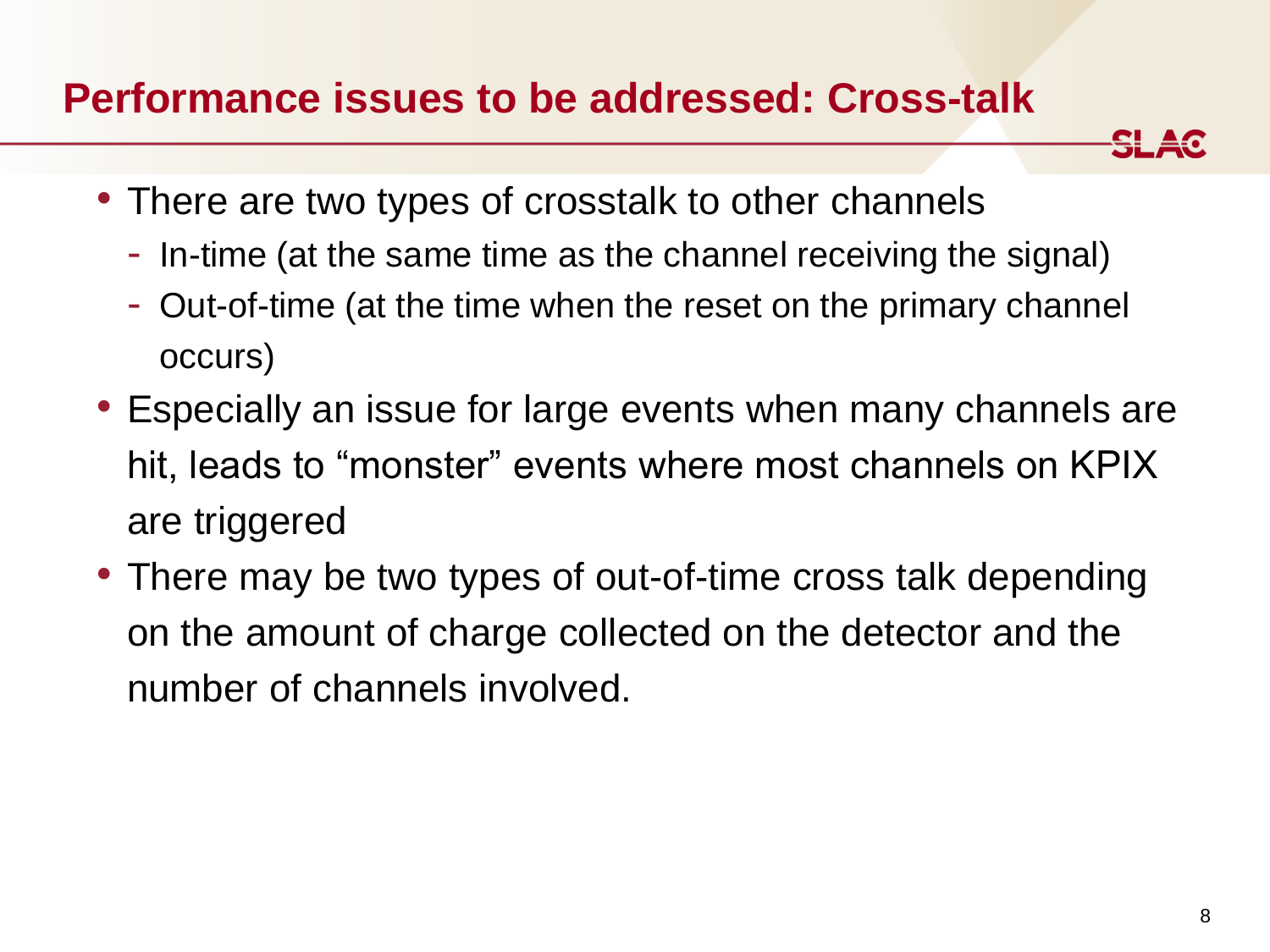

- Cause: parasitic capacitances on sensor between pixels (several pF, mainly due to traces on top of pixels)
	- Charge-amplifier has finite response time so signal deposited at input takes time of order 100 ns to be removed by the amplifier -> voltage transient at input node -> coupling to other channels
		- Causes other channels to trigger, but measured charge in ADC branch is very small or negative (since it is transient)
	- Discussions are ongoing whether this issue is acceptable in real running, but still plan to remove the crosstalk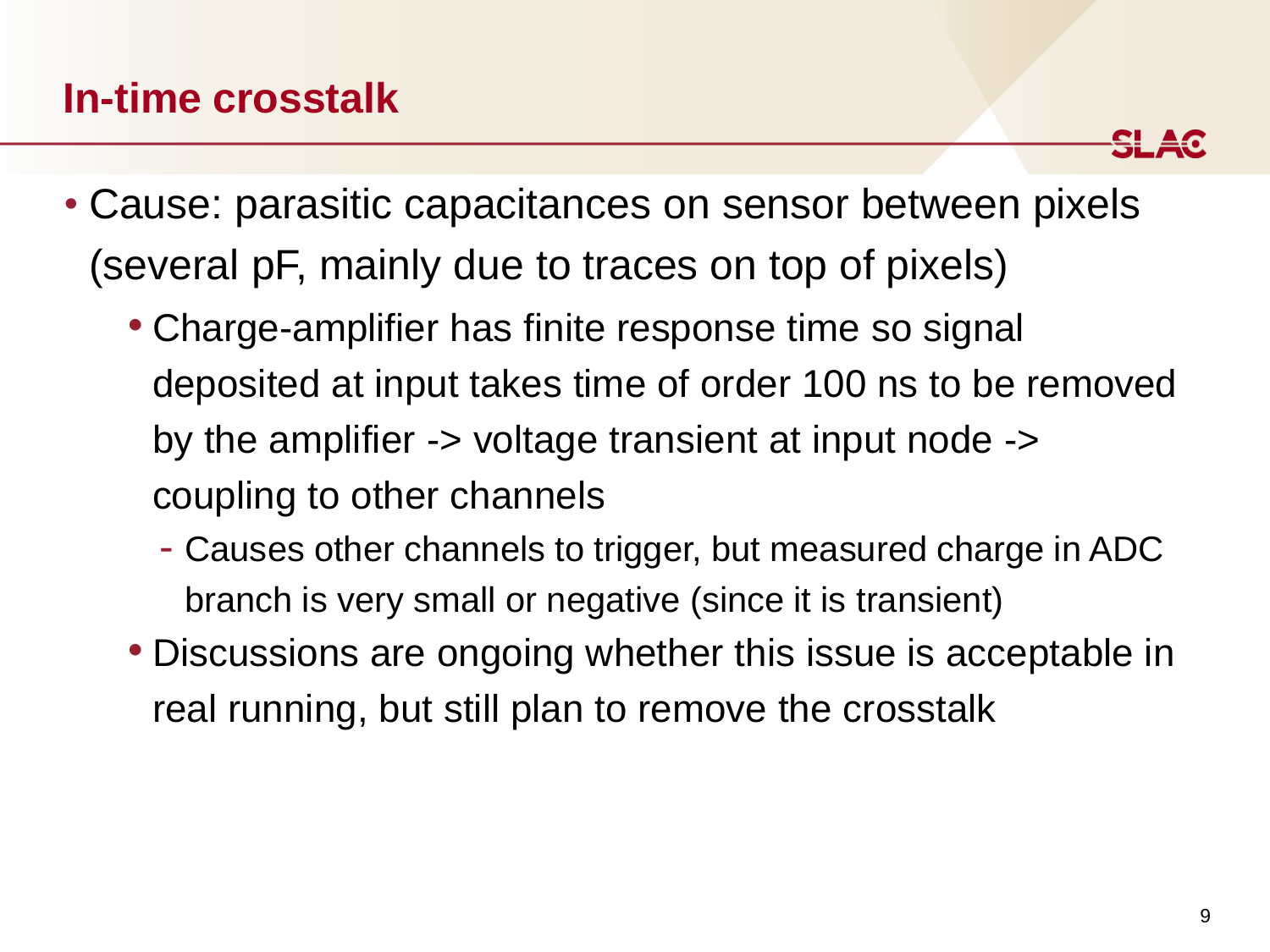### **In-time crosstalk**

<del>SI 4</del>0

- Solutions
	- Reduce parasitic capacitances on sensor
		- Would require additional shielding metal layer, only where input traces cross other pixels
			- Being investigated, but might be difficult
	- Use knowledge of when signal arrives, make trigger sensitive only for a short duration in ~500 ns bunch crossing period
		- Would eliminate above crosstalk. Simulations show that one can gate shaper and comparator in a way to ignore transient signal.
		- Requires circuit modification in pixel and new submission
	- Increasing current in charge amplifier decreases crosstalk by reducing response time, but not a solution, trade-off with power dissipation
- There seems also to be crosstalk internal to KPIX when many pixels, e.g. most of a column, is triggered
	- Being investigate, might be due to trace coupling to trigger threshold voltage
		- Was already modified in KIPX-C (in-hand) but not measured yet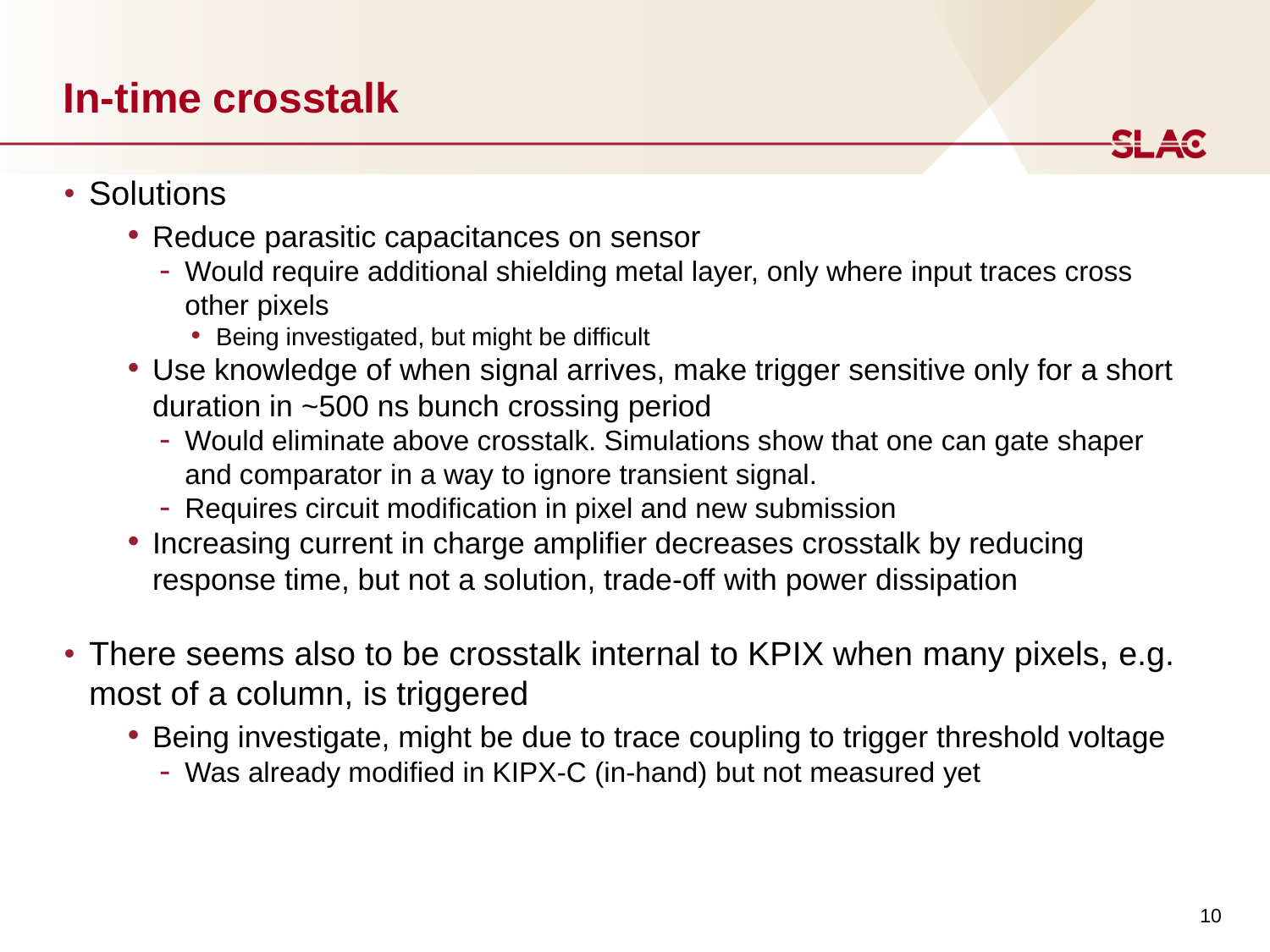## **Out-of-time crosstalk**

• Crosstalk that is apparently due to the switching (i.e. charge amplifier reset) in the KPIX

- Again due to the parasitic input capacitances to other pixels, charge deposited at input of pixel being reset causes other pixels to trigger
- At reset time, so usec's after driven channel receives charge at input
- For events when there is signal charge in many channel (large events), can lead to "Monster" events, channels getting parasitically triggered and in turn trigger other channels when they are reset
	- "Monster" events appear to be related to internal KPIX structures
- Solutions
	- Reducing sensor coupling (see last slide)
	- Use knowledge when reset occurs to gate when channels are sensitive (-> from simulations)
		- Requires circuit change and resubmission

<del>SL 40</del>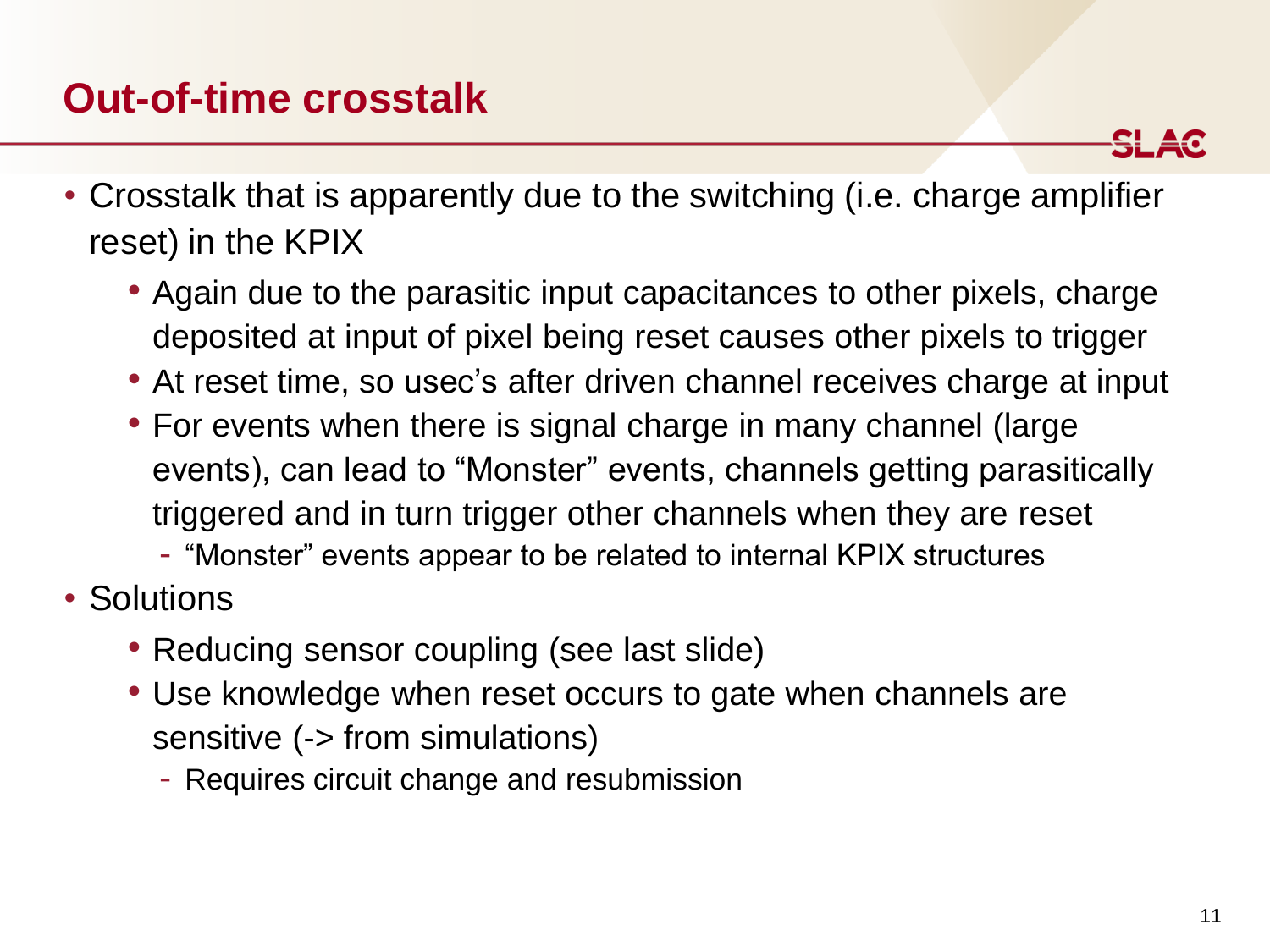## **Additional change requests: Calibration**



- Normally baseline in a channel is obtained in a calibration run by lowering threshold until channels trigger without any input signal (just noise)
	- Can't be done in current KPIX, threshold does not extend low enough
	- Also makes it hard to quantify threshold noise
- Request
	- Modify threshold DAC to be able to self-trigger on noise. At same time increase resolution of DAC to improve ability to measure efficiency of trigger
- Current calibration mode used to obtain gains and baseline:
	- Charge is injected one channel at a time using internal calibration capacitors.
	- All channels are triggered simultaneously using a "forced" trigger
		- Using the "self-trigger" mode is not a good option due to the crosstalk issue
	- But forcing all channels simultaneously seems to result in different baseline when extrapolating to 0 input signal
		- Large events where multiple channels are triggered simultaneously may suffer similar baseline shift
- Request
	- Add masking in each pixel so "forced" trigger can be applied to single (or arbitrary pattern) of pixels.
	- Modify calibration DAC, already addressed above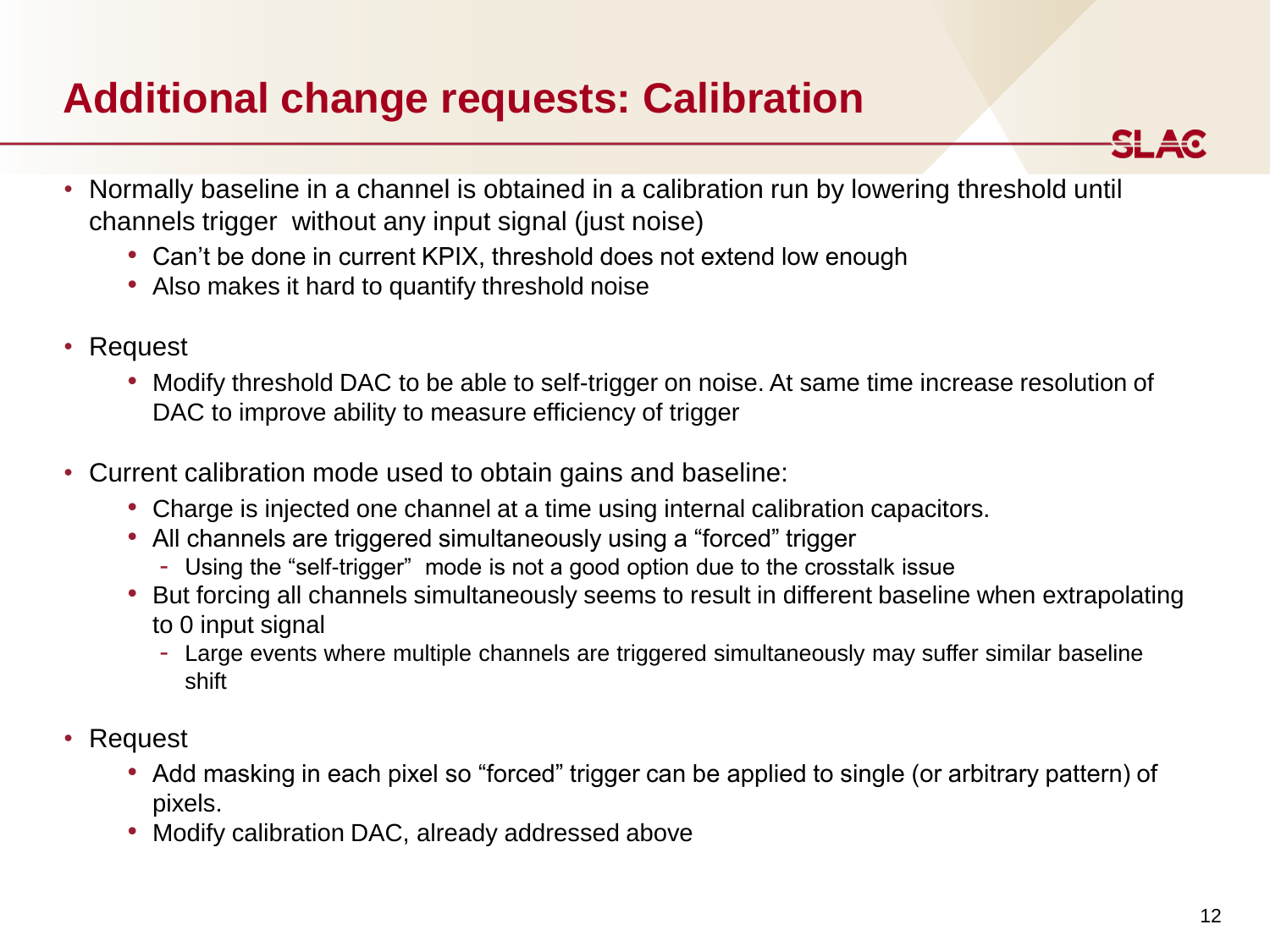## **Summary**



In general good results, works as intended but

- several requests for modifications to address performance issues discovered during test-beam
- seems to be all doable but need additional ASIC fabrication run